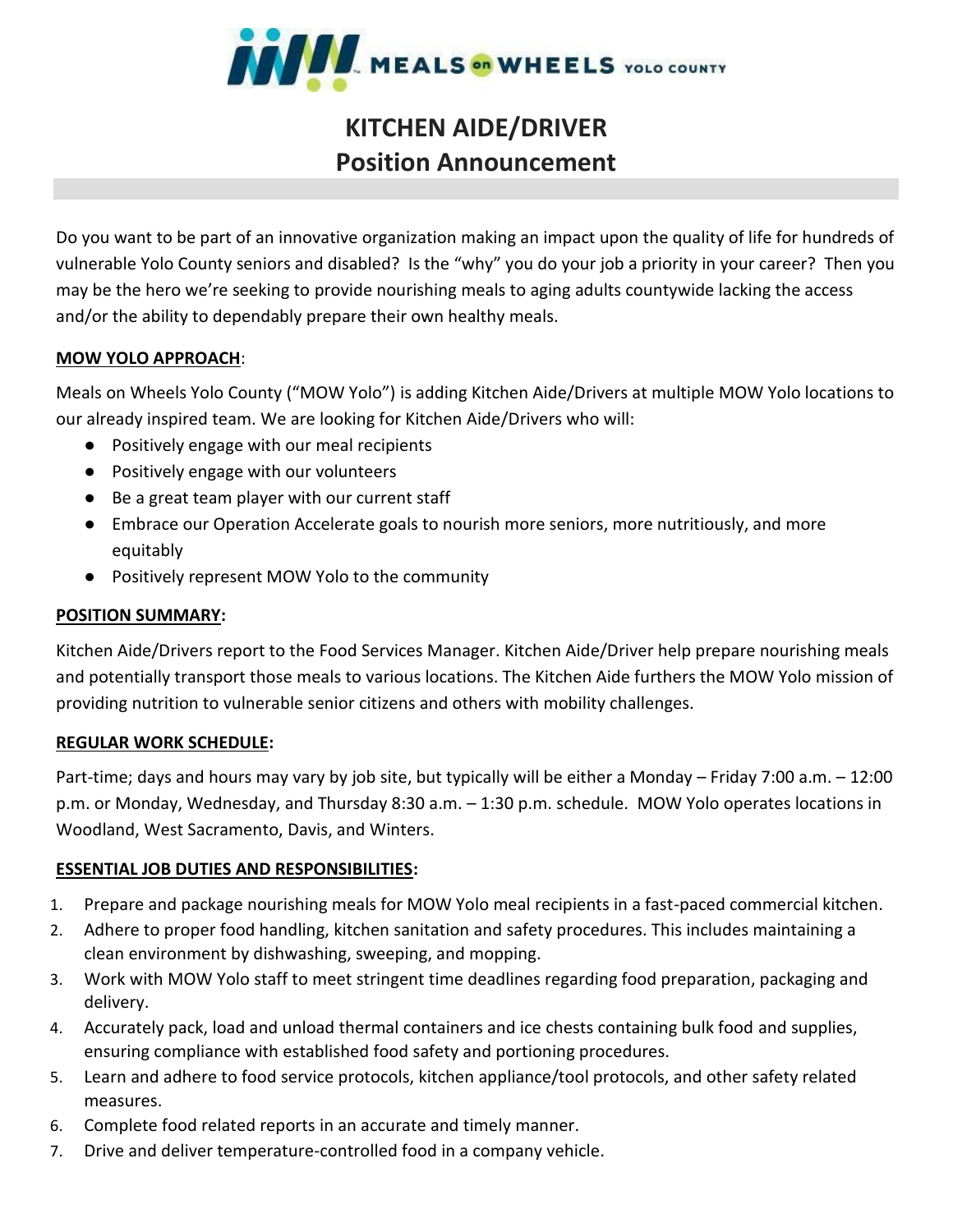

- 8. Maintain positive communications with meal recipients, volunteers, staff and supervisor.
- 9. Maintain accurate records of company vehicle usage.
- 10. Use company vehicles for proper MOW Yolo purposes and keep the vehicles cleanly.
- 11. Proficient at using and/or learning electronic systems. Comfortable working with Microsoft Office Suite; Google Workspace familiarity is a plus.
- 12. Willingness to take on new tasks and responsibilities as the position evolves and MOW Yolo grows.
- 13. Be a positive representative of MOW Yolo.
- 14. Attend occasional staff meetings at MOW Yolo headquarters at 40 N. East St., Woodland.
- 15. Perform all other duties as assigned.

#### **QUALIFICATIONS:**

- 1. Lift and carry 50 lbs., stand continuously up to 5 hours, bend below the waist, and reach above the head.
- 2. Drive a company vehicle from one location to another for multiple hours.
- 3. Perform established duties, responsibilities, and expectations independently and with minimal supervision.
- 4. Read, write, and complete simple math to accurately maintain daily records according to specific instructions and procedures.
- 5. Adapt and respond flexibly, creatively, and patiently to various situations.
- 6. Arrive to work on time, maintain a good attendance record with an established schedule.
- 7. Maintain a high level of personal and professional hygiene, dress, and demeanor.

## **POSITION LICENSES/CERTIFICATIONS/VACCINATIONS:**

- 1. Current California Driver's License.
- 2. Proof of automobile insurance.
- 3. ServSafe Food Handler certification. (MOW pays for this training if it is needed).
- 4. COVID-19 Vaccination plus Booster.

#### **COMPENSATION AND BENEFITS**

This part-time position is paid at the rate of \$17.50 per hour, payable per the regular payroll schedule and subject to applicable withholding and payroll taxes and other deductions required by law. Part time employees receive vacation and sick time accrual, paid holidays annually and may elect to participate in a 401(k) Retirement Savings Plan.

#### **APPLICATION PROCEDURE AND TIMELINE**

Please submit your resume to **HR@mowyolo.org**. Applicant screening will be ongoing as the goal is to welcome a new team member as soon as possible.

#### **ABOUT MEALS ON WHEELS YOLO COUNTY**

The Meals on Wheels concept first arrived in Yolo County 50 years ago, when the need for low-income, homebound seniors to receive nourishing meals was identified by compassionate volunteers. By 1975, demand had increased, and the nonprofit now known as People Resources, Inc. – operating as Meals on Wheels Yolo County – took the lead to ensure the continuity of this important work. Not surprisingly, the service level has grown more than 50 times larger since those early days. Approximately 475 Yolo County seniors in need of assistance are now provided with five nourishing meals each week via three weekly wellbeing visits by a